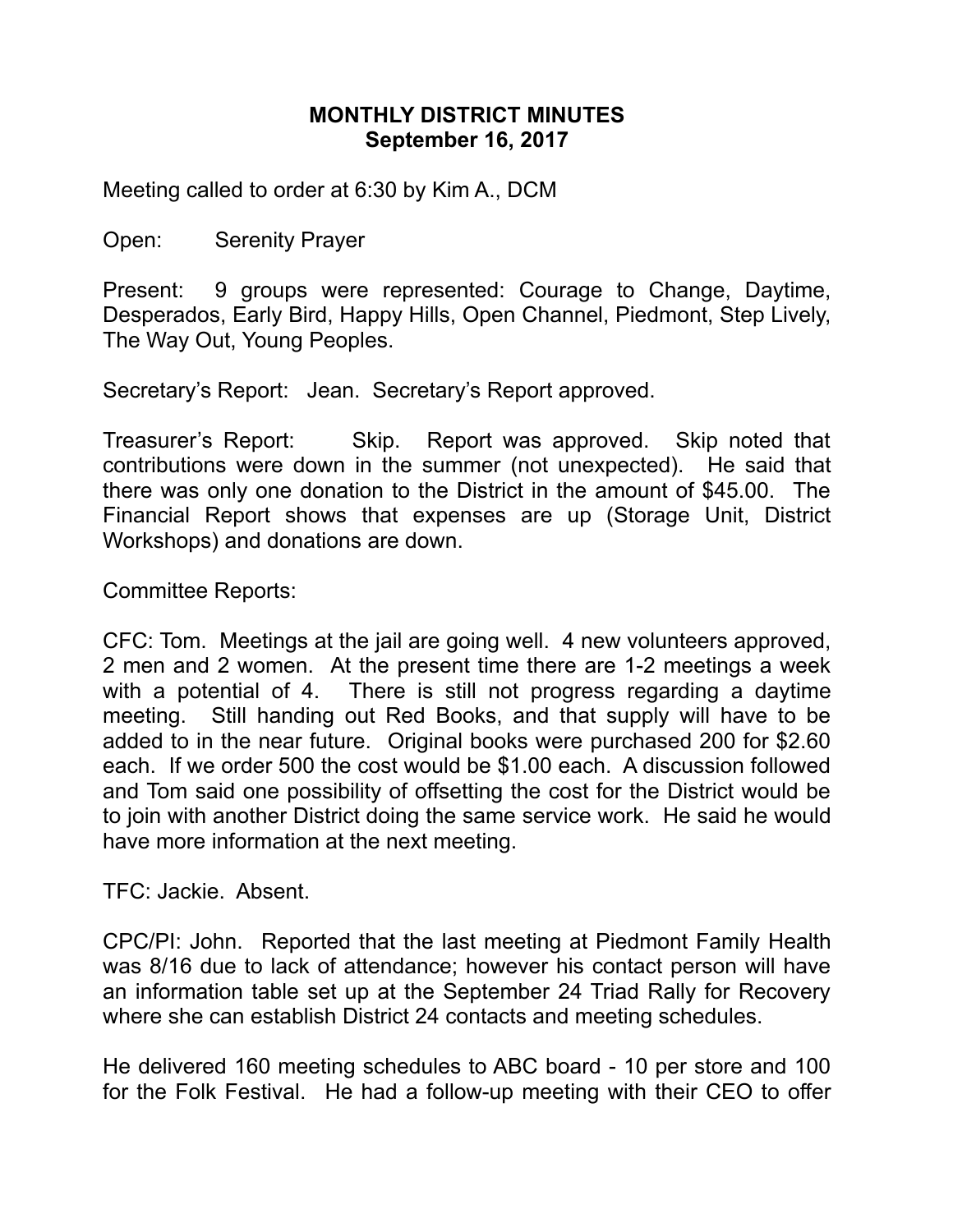both "12 Questions Only You Can Answer" and Message to Teenagers". Those pamphlets were also displayed at the Folk Festival. 240 "12 Questions" were also provided - 10 per location for display racks with an additional 5 employee self-quizzes. Intergroup helped to defray expenses by buying back pamphlets not used.

John has a meeting September 28 with the Veteran's Center professional staff.

He is awaiting call backs from NCDMV about literature placement and UNCG School of Nursing to provide materials and explain the program since attendance at an open meeting is a course requirement.

Special Events: Candy. Asked GSRs to return to their groups and announce the New Year's Eve Event which will be here before we know it. She is looking for all kinds of help: kitchen, decorating, set up, clean up, etc.

On another note, Candy was asked by Mary at Fellowship Hall if the District could have any involvement with the Oxford Houses which appear to be unmanageable. Women with men, overnight stays, etc. The discussion which followed determined that Oxford Houses are not AA, and therefore we are unable to have any input in that situation.

Intergroup: Chuck said that all is going relatively ell. They are still fine tuning the Intergroup. There is an opportunity for 3 volunteers at Intergroup. At present there is no definite spot, but when people are on vacation, out ill, etc., people are needed to fill the gap. GSRs were asked to take this information to their home groups.

Grapevine: Open Position. Connie M. expressed possible interest; asked for the job description, and said she would think about it.

Website: Josh. Reported from Sam: August Views: 5,904; Visitors: 1,957; Views per visitor: 3.06; Posts published: 6.

A new pop-up has been established to notify temporary meeting schedule changes. It is also used for notification of the District Educational Series Workshops. It was displayed 225 times for Labor Day closings and meeting changes; 627 times for 6 days for the Workshop. Attendance at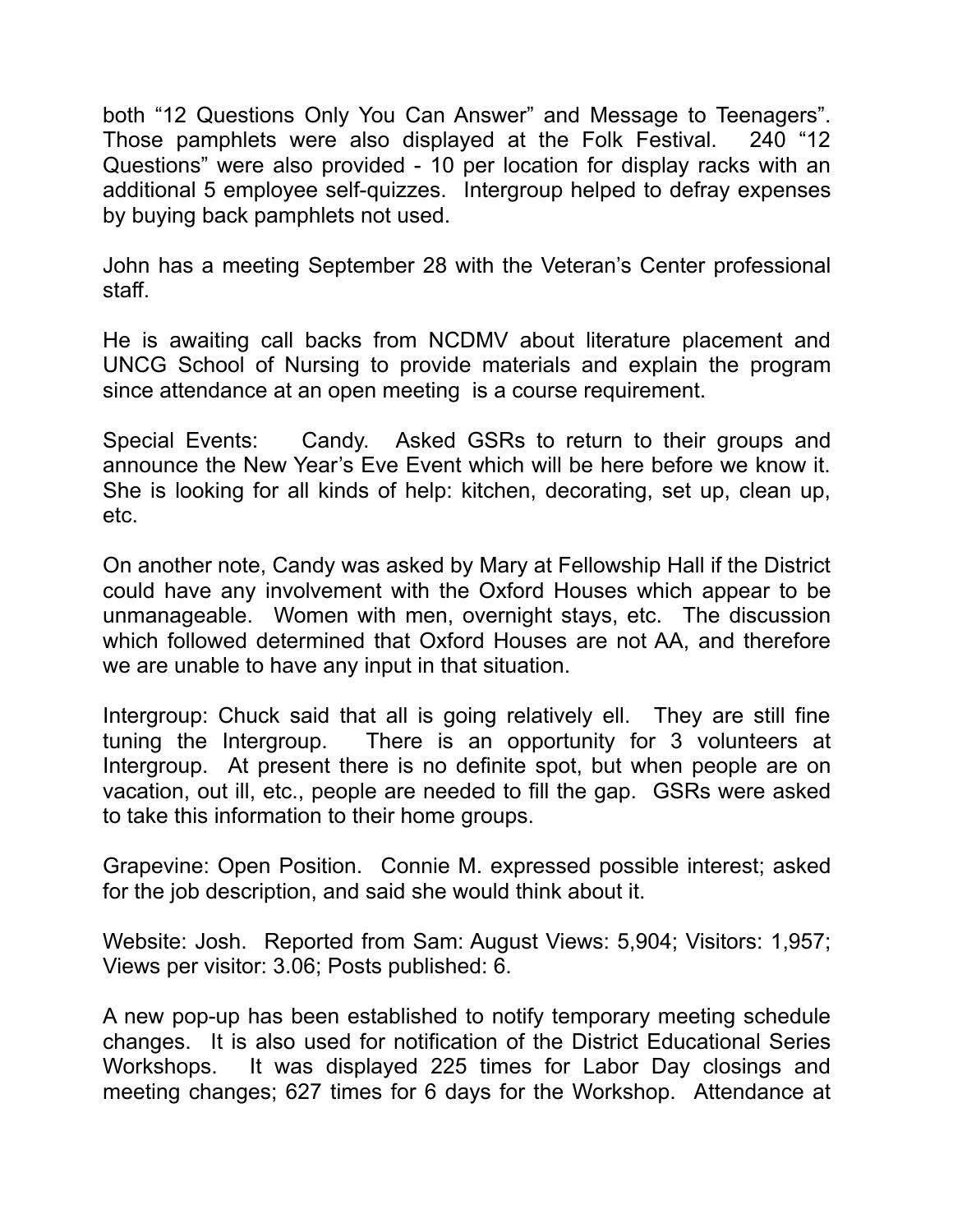the workshop was up, so hopefully the pop-up had something to do with that.

Sam attended a technology workshop in Sacramento (National AA Technology Workshop). As a result of information he learned there, some changes may be implemented: An automated way of managing group information including almost instant registration of new GSRs at the level of District, Area, and GSO.

Sam announced his intention to stand for Alt. DCM. If the District should ask him to serve, a new paid webmaster would have to be hired. The matter was tabled until after the November elections.

Special Needs: Sharon. Absent.

LCM: David. Absent. He communicated with Kim that he had no new updates. He and Kim are going to meet to determine which groups need a personal visit.0

Alt. DCM: Karen. Absent.

DCM Report: Kim. She and Karen attended the Summer Committee meeting in August. Financials reported for District 23 as follows: \$2,642.37 donated from a total of 53 groups, for a 39.62% of active groups in District 23 contributing to the Area.

Fall Assembly will be 11/3 - 11/5 at the North Raleigh Hilton. Kim asked that all GSRs try to attend if only on Saturday when the business of the Area is conducted. For the Saturday night workshop from 7:30 p.m. to 8:30 p.m. Kim and Karen will be facilitating. The topic is: A Solution for All Generations.

District 23 will be hosting a workshop on Redistricting, January 13, 2018, from 9:30 to 12. Tom A. And John N are

leading the discussion. Districts 24, 23, 22 & 33 (new D36) are the those included in this redistricting.

Pre-Conference for middle North Carolina will be held on March 17, 2018 in